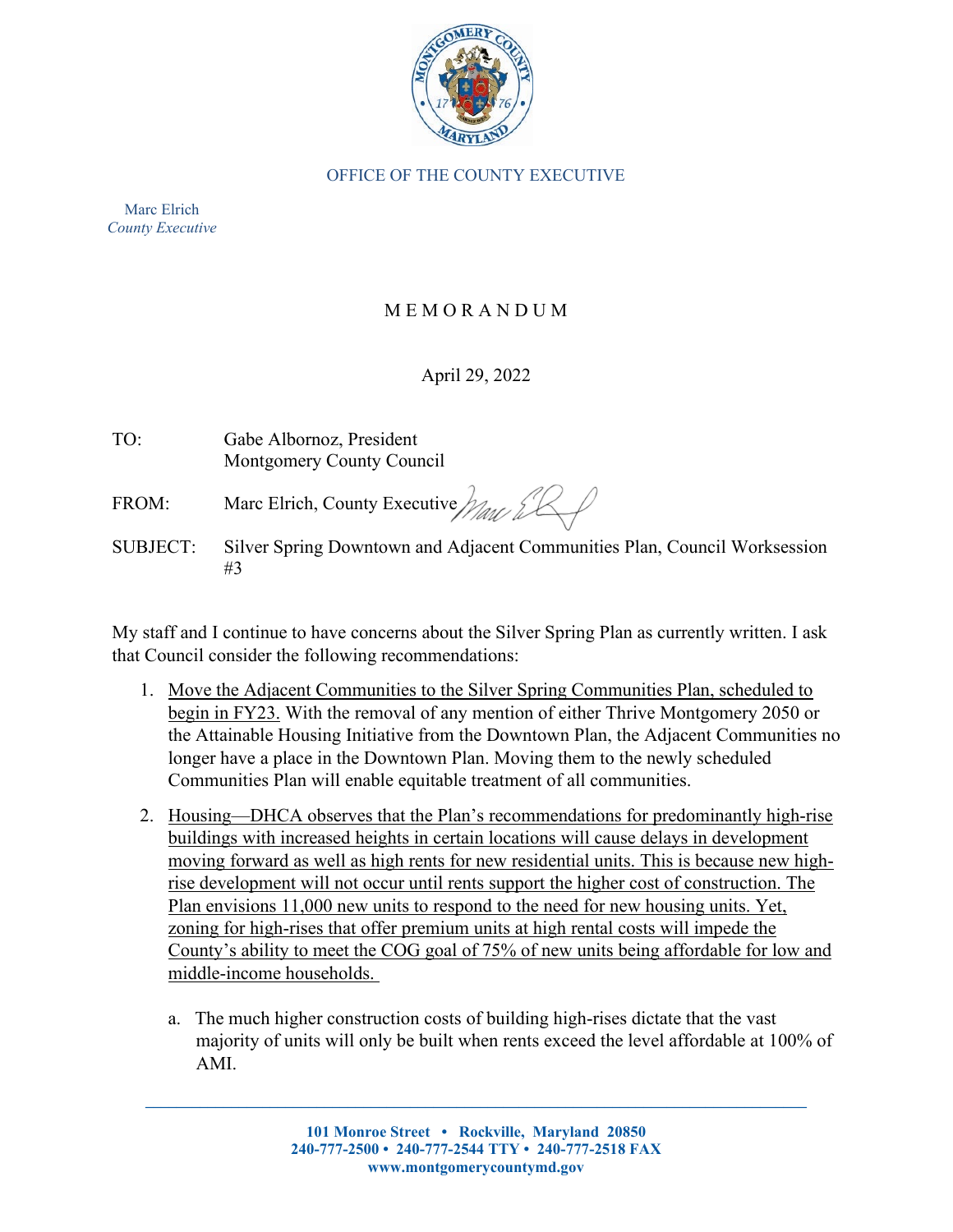Silver Spring Downtown and Adjacent Communities Plan, Council Worksession #3 April 29, 2022 Page **2** of **3**

- b. Brookings Institute 2020 analysis documents the 25-40% increase in per square foot costs when construction exceeds seven stories. [https://www.brookings.edu/research/making-apartments-more-affordable-starts-with](https://www.brookings.edu/research/making-apartments-more-affordable-starts-with-understanding-the-costs-of-building-them/)[understanding-the-costs-of-building-them/](https://www.brookings.edu/research/making-apartments-more-affordable-starts-with-understanding-the-costs-of-building-them/)
- c. The Partners for Economic Solutions (PES) analysis in the Council packet for Worksession #2 documents that even at \$3.15 rent per square foot--higher than the highest current rents -- a high-rise development would not be financially feasible- even with no MPDUs or CIF payment required.

i. Rents at \$3.15 per square foot would indicate two bedrooms at \$3,000 per month as insufficient to support development.

ii. \$3,000 per month represents 30% of \$120,000 per year annual income.

In summary, the increased costs for high-rises will delay development until rents support the construction costs. When constructed, the market rents in the high-rise buildings will necessarily be the highest in the Downtown Silver Spring. While the buildings will include 15% MPDUs, the remainder of the units--85%--will need to be priced above 100% of median income affordability.

More restricted heights would result in more sites attracting redevelopment at lower heights and lower costs. You could yield the same number of units with more sites being able to redevelop at a lower height, as you would with fewer tall buildings – but those in the shorter buildings would be more affordable.

- 3. Affordable Housing I support the PHED Committee's recommendation for a floating zone to encourage "no net loss" of the affordable units in certain garden apartments in Silver Spring. The floating zone is essential to give Planning the necessary leverage to preserve important, affordable housing in Silver Spring. The recommended floating zone allows density at a level which would support the one-for-one replacement on the subject properties.
- 4. Transportation- I concur with the MCDOT's recommendations for Parking Garage 4 in its email to Glenn Orlin on April 26. I disagree with Planning's suggestion for a 50' wide street bifurcating the County property. A 50' wide street would reduce the financial feasibility of developing the property for affordable housing.

The County is currently talking with potential developers of that site, and the proposed road would impair the economics and feasibility of getting affordable units at a large scale here.